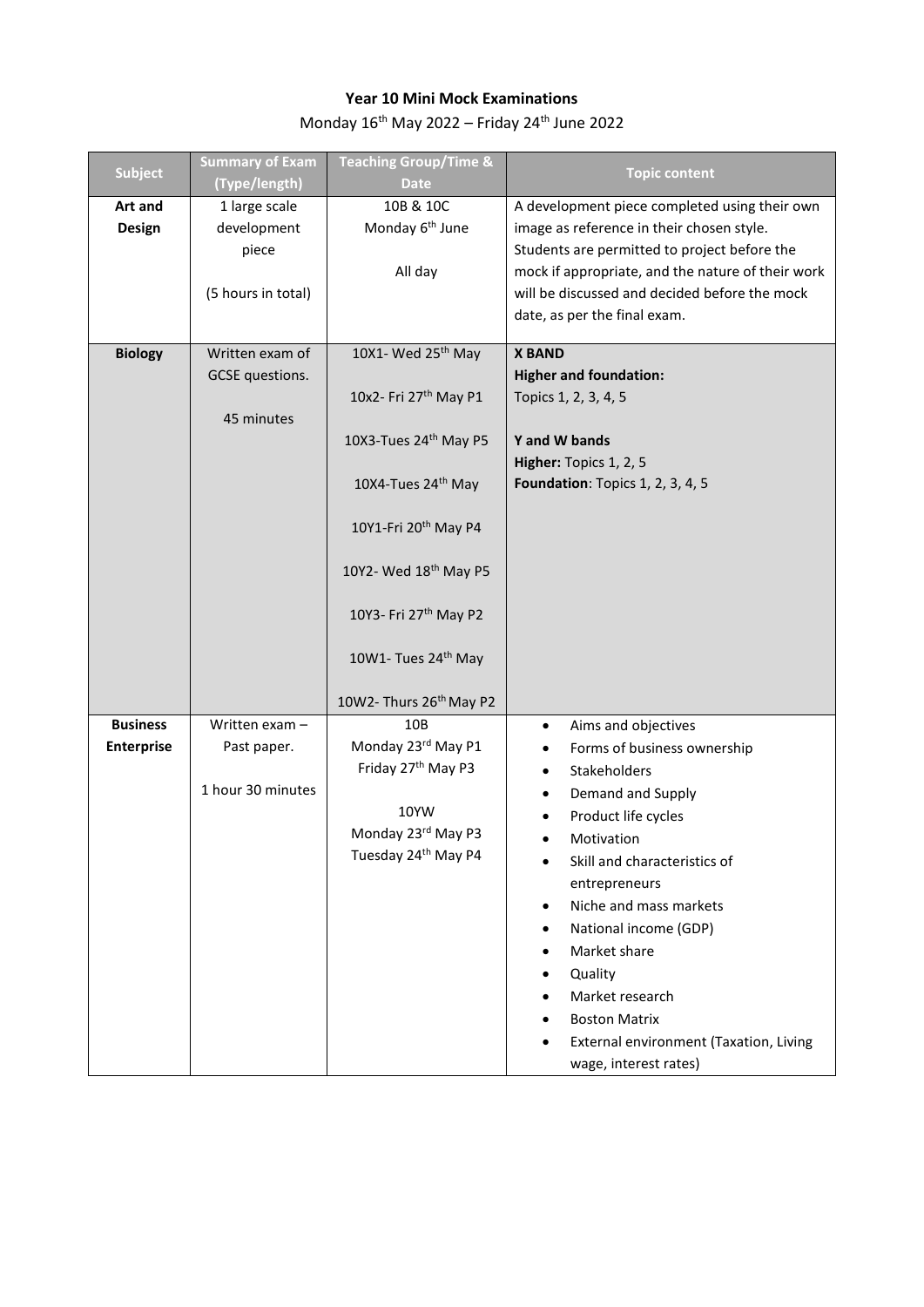| <b>Subject</b>    | <b>Summary of Exam</b><br>(Type/length) | <b>Teaching Group/Time &amp;</b><br><b>Date</b> | <b>Topic content</b>                              |
|-------------------|-----------------------------------------|-------------------------------------------------|---------------------------------------------------|
| <b>Business</b>   | Written exam -                          | 10A                                             | Sources of finance<br>$\bullet$                   |
| <b>Studies</b>    | <b>GCSE</b> past                        | Wednesday 18 <sup>th</sup> May, P1              | International trade                               |
|                   | 'Paper 1'.                              | Friday 20 <sup>th</sup> May P5                  | Forms of business ownership                       |
|                   | 1 hour 30 minutes                       |                                                 | Market research and segmentation                  |
|                   |                                         | 10C Monday 23rd May                             | Marketing mix                                     |
|                   |                                         | P5 and P6                                       | Laws affecting businesses                         |
|                   |                                         |                                                 | Costs, revenue, profit and break-even             |
|                   |                                         |                                                 | <b>Business objectives</b>                        |
|                   |                                         |                                                 | Cash flow                                         |
|                   |                                         |                                                 | <b>Business plans</b>                             |
|                   |                                         |                                                 | Changing consumer incomes                         |
|                   |                                         |                                                 | Stakeholders                                      |
|                   |                                         |                                                 | Social media                                      |
| Chemistry         | Written exam of                         | 10X1-Tues 24 <sup>th</sup> May P3               | <b>X BAND</b>                                     |
|                   | GCSE questions.                         |                                                 | Higher and foundation: Topics 1,2,3. Electrolysis |
|                   |                                         | 10x2-Wed 18 <sup>th</sup> May P3                | is included.                                      |
|                   | 45 minutes                              |                                                 |                                                   |
|                   |                                         | 10X3-Thurs19th May P4                           | Y and W bands                                     |
|                   |                                         |                                                 | Higher and foundation: Topics 1,2, and Acids      |
|                   |                                         | 10X4-Mon 16th May P2                            | from Topic 3 (electrolysis is not included).      |
|                   |                                         |                                                 |                                                   |
|                   |                                         | 10Y1-Tues 17 <sup>th</sup> May P2               |                                                   |
|                   |                                         |                                                 |                                                   |
|                   |                                         | 10Y2-Thurs 26 <sup>th</sup> May P1              |                                                   |
|                   |                                         |                                                 |                                                   |
|                   |                                         | 10Y3-Thurs 26 <sup>th</sup> MayP1               |                                                   |
|                   |                                         |                                                 |                                                   |
|                   |                                         | 10W1-Tues 17thMay P2                            |                                                   |
|                   |                                         | 10W2-Fri 20th May P1                            |                                                   |
| Computer          | Written exam -                          | 10C/Cp1                                         | Programming - interpreting given programs and     |
| <b>Science</b>    | GCSE past paper                         | Monday 23rd May P5/6                            | creating for a given scenario using exam          |
|                   | questions and                           |                                                 | reference language.                               |
|                   | internal written.                       | 10C/Cp1                                         | Search and Sorting Algorithms                     |
|                   |                                         | Monday 23rd May P5/6                            | Boolean Logic - logic gates / truth tables        |
|                   | 1 hour 30 minutes                       |                                                 | Units - MB, GB etc. Conversion and comparison.    |
|                   |                                         |                                                 | Data Storage - binary / hexadecimal               |
|                   |                                         |                                                 | CPU                                               |
|                   |                                         |                                                 | <b>Secondary Storage Devices</b>                  |
| Design            | Written exam                            | 10PD1 and 10PD2                                 | 10 multiple choice questions from the core        |
| <b>Technology</b> |                                         | Monday 13 <sup>th</sup> June                    | theory studied between Sep-Dec. In addition a     |
|                   | 1 hour 30 minutes                       | P5 and 6                                        | range of 2-8 mark questions based upon the        |
|                   |                                         |                                                 | specialist theory studied between Jan-June.       |
|                   |                                         |                                                 |                                                   |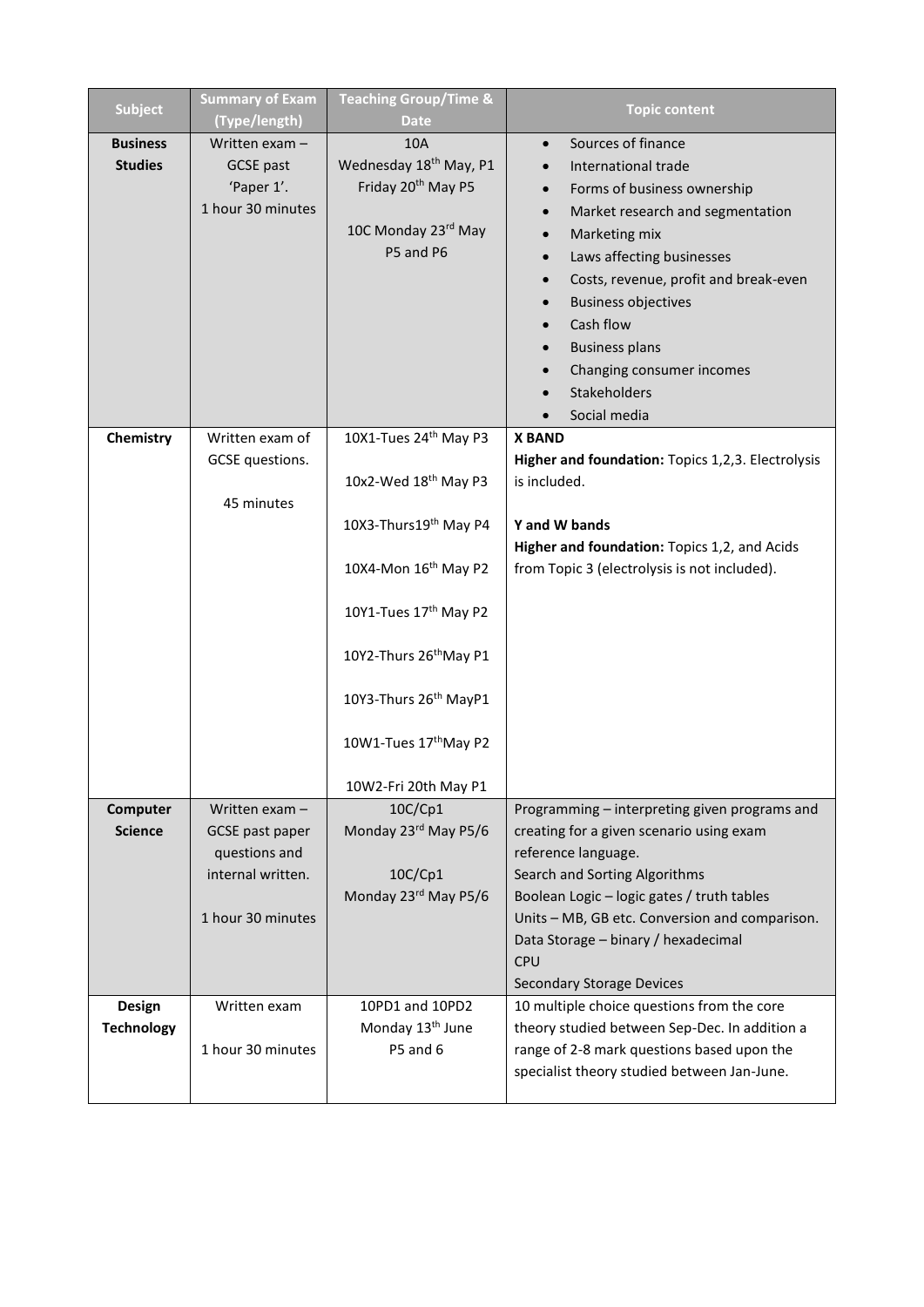| <b>Subject</b>      | <b>Summary of Exam</b><br>(Type/length) | <b>Teaching Group/Time &amp;</b><br><b>Date</b> | <b>Topic content</b>                               |
|---------------------|-----------------------------------------|-------------------------------------------------|----------------------------------------------------|
| <b>English</b>      | Paper 1 - English                       | <b>Reading Paper:</b>                           | This paper is called Explorations in Creative      |
| Language            | Language -                              | Tuesday 7 <sup>th</sup> June:                   | Reading and Writing. You will be given an          |
|                     | <b>Explorations in</b>                  | <b>Period 2:</b>                                | unseen Fiction extract (extract from a short story |
|                     | <b>Creative Reading</b>                 | $10x1 - R$                                      | or a novel) You will need to answer 4 Questions    |
|                     | and Writing                             | 10x2 - SFV / GB                                 | on the extract and in your second lesson, you will |
|                     |                                         | $10X3 - JB$                                     | complete a descriptive Writing task, based         |
|                     | Over 2 lessons                          | $10X4 - AW$                                     | around an image.                                   |
|                     | 50 minutes each                         | <b>Reading Paper</b>                            | Use the links shared on Class charts to remind     |
|                     | section                                 | Wednesday 8 <sup>th</sup> June:                 | yourselves of the Reading questions and how to     |
|                     |                                         | Period 3:                                       | approach each question.                            |
|                     |                                         | 10Y1-1B                                         |                                                    |
|                     |                                         | $10Y2 - GL$                                     | You will have 4 weeks of lessons preparing you     |
|                     |                                         | $10Y3 - AM / SFV$                               | for this mini mock and you have already looked     |
|                     |                                         | 10W1-MH                                         | at this type of exam in English Language Fridays   |
|                     |                                         | $10W2 - RW / EG$                                |                                                    |
|                     |                                         | <b>Writing Paper:</b>                           |                                                    |
|                     |                                         | Wednesday 8 <sup>th</sup> June:                 |                                                    |
|                     |                                         | <b>Period 5</b>                                 |                                                    |
|                     |                                         | $10X1 - R$                                      |                                                    |
|                     |                                         | $10X2 - SFV / GB$                               |                                                    |
|                     |                                         | $10X3 - JB$                                     |                                                    |
|                     |                                         | $10X4 - AW$                                     |                                                    |
|                     |                                         | <b>Writing Paper</b>                            |                                                    |
|                     |                                         | Thursday 9th June:                              |                                                    |
|                     |                                         | Period 4                                        |                                                    |
|                     |                                         | 10Y1 - IB                                       |                                                    |
|                     |                                         | $10Y2 - GL$                                     |                                                    |
|                     |                                         | $10Y3 - AM / SFV$                               |                                                    |
|                     |                                         | $10W1 - MH$                                     |                                                    |
|                     |                                         | $10W2 - EG / RW$                                |                                                    |
| <b>Food Science</b> | Paper $1 - 1$ hour                      | 10YW                                            | The paper will contain all topics covered:         |
|                     |                                         | Tuesday 17 <sup>th</sup> May                    | LO <sub>1</sub>                                    |
|                     |                                         |                                                 | LO <sub>2</sub>                                    |
|                     |                                         | 10C                                             | LO <sub>3</sub>                                    |
|                     |                                         | Wednesday 18 <sup>th</sup> May                  | LO4                                                |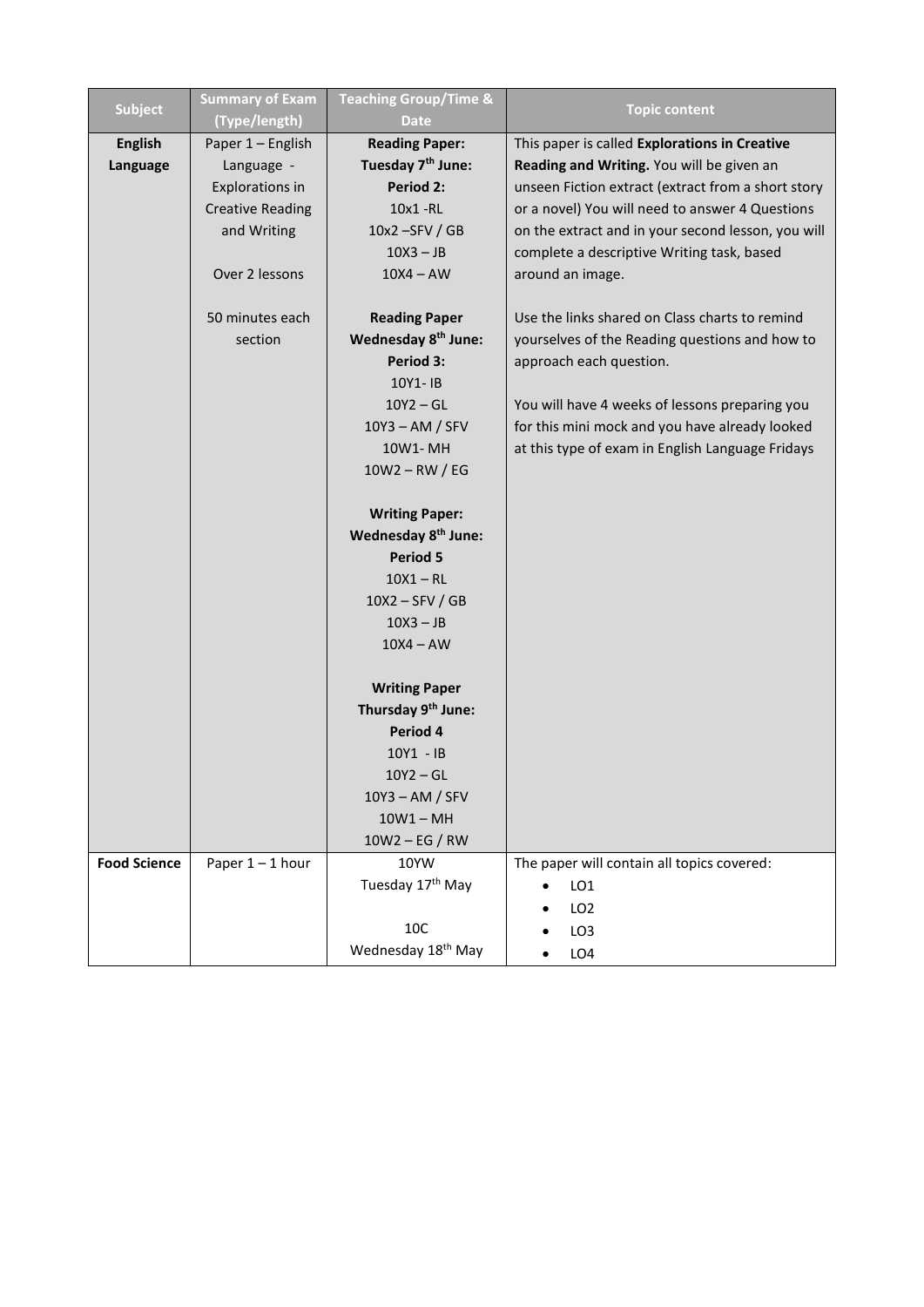| <b>Subject</b> | <b>Summary of Exam</b><br>(Type/length) | <b>Teaching Group/Time &amp;</b><br><b>Date</b> | <b>Topic content</b>                              |
|----------------|-----------------------------------------|-------------------------------------------------|---------------------------------------------------|
| French         | Paper 1                                 | Paper 2                                         | All papers will contain questions from theme 1    |
|                | Listening (45 mins)                     | Speaking assessments                            | and theme 2.                                      |
|                |                                         | will take place between                         |                                                   |
|                | Paper 2                                 | Tuesday 10 <sup>th</sup> May and                | Theme 1 Identity & Culture                        |
|                | Speaking                                | Friday 13 <sup>th</sup> May                     | Relationship with family & friends                |
|                | Approx. 20                              |                                                 | (marriage/partnership)                            |
|                | minutes per                             | Paper 1                                         | Technology in everyday life<br>$\bullet$          |
|                | student                                 | <b>10A</b>                                      | (mobile/social media)                             |
|                |                                         | Wednesday 8 <sup>th</sup> June, P1              | Free time activities (sport,                      |
|                | <b>Paper 3 Reading</b>                  |                                                 | TV/Cinema/music/eating out)                       |
|                | $(45 \text{ mins})$                     | 10B                                             | Customs & festivals in French speaking            |
|                |                                         | Tuesday 7 <sup>th</sup> June, P3                | countries & communities                           |
|                |                                         | <b>10C</b>                                      | Theme 2 Local, national, international and global |
|                |                                         | Wednesday 8 <sup>th</sup> June, P2              | areas of interest                                 |
|                |                                         |                                                 | Home town, neighbourhood, region                  |
|                |                                         | Paper 3                                         | Social issues(charity work/ healthy               |
|                |                                         | 10A                                             | lifestyle)                                        |
|                |                                         | Friday 10 <sup>th</sup> June, P5                | Global issues (environment/poverty &              |
|                |                                         |                                                 | homelessness)                                     |
|                |                                         | 10B<br>Friday 10 <sup>th</sup> June, P3         | Travel & tourism                                  |
|                |                                         |                                                 |                                                   |
|                |                                         | 10C                                             |                                                   |
|                |                                         | Thursday 9 <sup>th</sup> June, P5               |                                                   |
| Geography      | Paper 1                                 | Paper 1                                         | Paper 1 - The Living World                        |
|                | 45 minutes                              | Wednesday 22 <sup>nd</sup> June,                | Ecosystems                                        |
|                |                                         | AM                                              | <b>Tropical Rainforests</b>                       |
|                | Paper 2                                 | All groups in the                               | <b>Hot Deserts</b>                                |
|                | Written exam                            | auditorium                                      |                                                   |
|                | (45 minutes)                            |                                                 | Paper 2 - Urban Issues and Challenges             |
|                |                                         | Paper 2                                         | Urban world, urban growth, urban change, urban    |
|                |                                         | 10A1                                            | opportunities and challenges, urban               |
|                |                                         | Wednesday 18 <sup>th</sup> May, P1              | sustainability.                                   |
|                |                                         | 10A2                                            | Students will be issued with a checklist for      |
|                |                                         | Friday 20 <sup>th</sup> May, P5                 | revision plus a comprehensive revision pack.      |
|                |                                         | 10B1                                            |                                                   |
|                |                                         | Friday 20 <sup>th</sup> May, P3                 |                                                   |
|                |                                         |                                                 |                                                   |
|                |                                         | 10B2                                            |                                                   |
|                |                                         | Monday 16 <sup>th</sup> May, P1                 |                                                   |
|                |                                         | 10C                                             |                                                   |
|                |                                         | Thursday 19 <sup>th</sup> May, P5               |                                                   |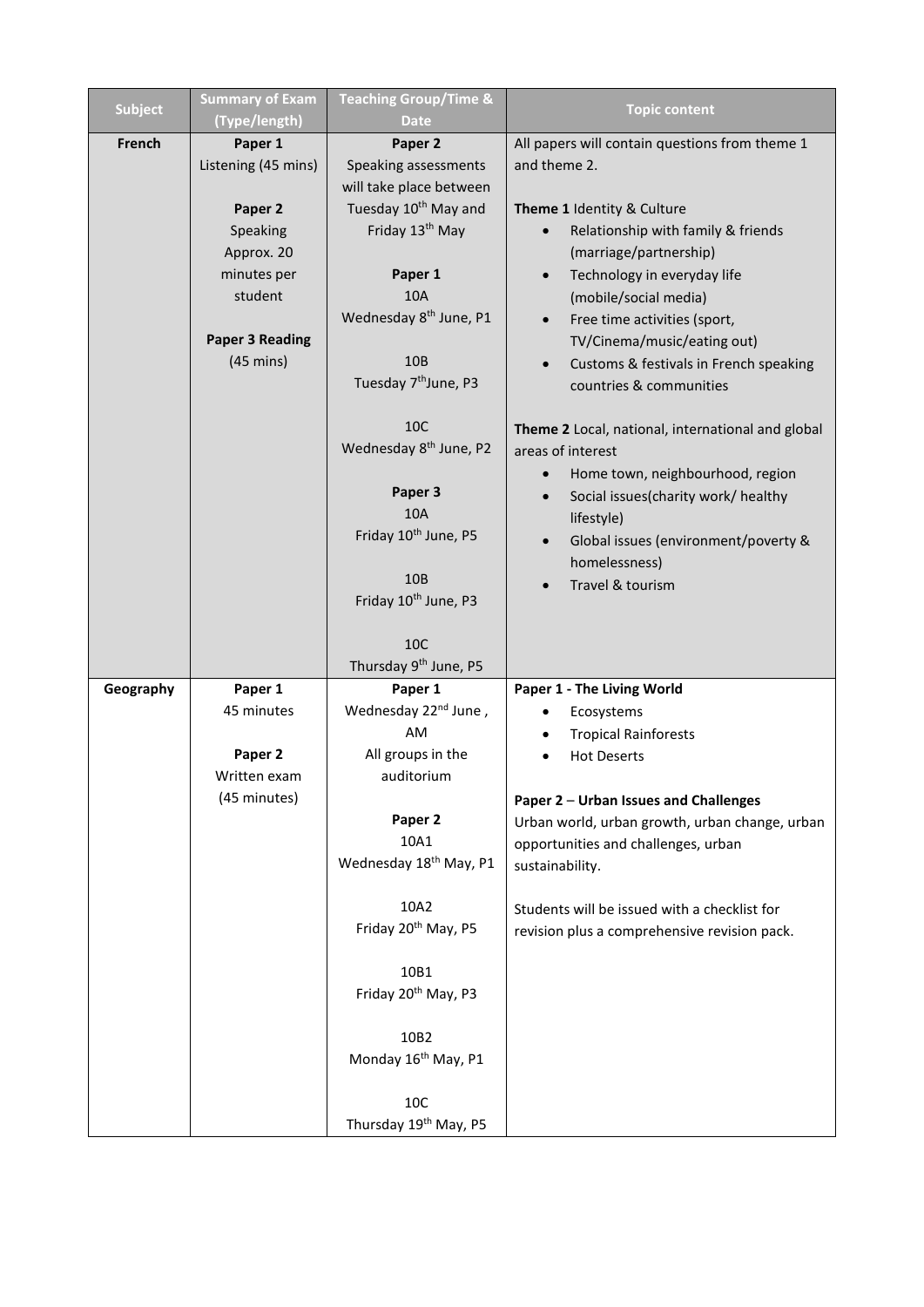| <b>Subject</b>     | <b>Summary of Exam</b> | <b>Teaching Group/Time &amp;</b> | <b>Topic content</b>                             |
|--------------------|------------------------|----------------------------------|--------------------------------------------------|
|                    | (Type/length)          | <b>Date</b>                      |                                                  |
| <b>History</b>     | Period Study           | Friday 24 <sup>th</sup> June, PM | Period Study - Superpower relations and the      |
|                    | (Paper 2)              |                                  | Cold War, 1941-1991                              |
|                    |                        | All groups in the                | Origins of the Cold War                          |
|                    | 55 minutes             | auditorium                       | Cold War crises                                  |
|                    |                        |                                  |                                                  |
|                    |                        |                                  | Students will be issued with a more specific     |
|                    |                        |                                  | revision list.                                   |
| <b>Information</b> | One paper              | 10yw/lt1                         | <b>Additional Revision Booklet available to</b>  |
| <b>Technology</b>  |                        | Friday 20 <sup>th</sup> May      | download on the school website.                  |
|                    | 50 minutes             |                                  | <b>Mood Boards</b>                               |
|                    |                        | 10A/It1                          | <b>Visualisation Diagrams</b><br>$\bullet$       |
|                    |                        | Friday 20 <sup>th</sup> May      | Storyboards                                      |
|                    |                        |                                  | Software and Hardware                            |
|                    |                        |                                  | Scripts                                          |
| <b>Mathematics</b> | Calculator paper       | <b>Calculator paper</b>          | Both papers will assess Year 10 content, and     |
|                    | 60 minutes             | Wednesday 15th June              | prior learning from KS3.                         |
|                    |                        | period 4                         |                                                  |
|                    | Non-calculator         |                                  | To include:                                      |
|                    | paper                  | Non-calculator paper             | Algebra                                          |
|                    | Up to 90 minutes       | Friday 17 <sup>th</sup> June, AM | <b>Number</b>                                    |
|                    |                        |                                  | Ratio                                            |
|                    |                        | Auditorium                       | Shape, space & measure                           |
|                    |                        | Up to 90 minutes                 | Geometry                                         |
|                    |                        |                                  | Statistics and probability                       |
|                    |                        |                                  |                                                  |
|                    |                        |                                  | Students will be issued with a more specific     |
|                    |                        |                                  | revision list closer to the time.                |
| <b>Media</b>       | One paper              | Monday 13 <sup>th</sup> June     | <b>Sitcom ML questions</b>                       |
|                    | 45 minutes             | P1 10B                           | And Spectre Film Industry stepped Qs             |
|                    |                        | P5 10C                           |                                                  |
| <b>Music</b>       | 1 paper                | 10C                              | Listening and dictation (based on set works)     |
|                    | 1 hour                 | Monday 23rd May, P5 & 6          |                                                  |
|                    |                        |                                  |                                                  |
| <b>PE GCSE</b>     | One Paper              | 10C                              | Components of fitness, Muscular System,          |
|                    |                        | Wednesday 25 <sup>th</sup> May   | Skeletal System, Movement Analysis, Skillful     |
|                    | 45 Minutes             | Period 2                         | Performance, Skill Classification, Principles of |
|                    |                        |                                  | Training                                         |